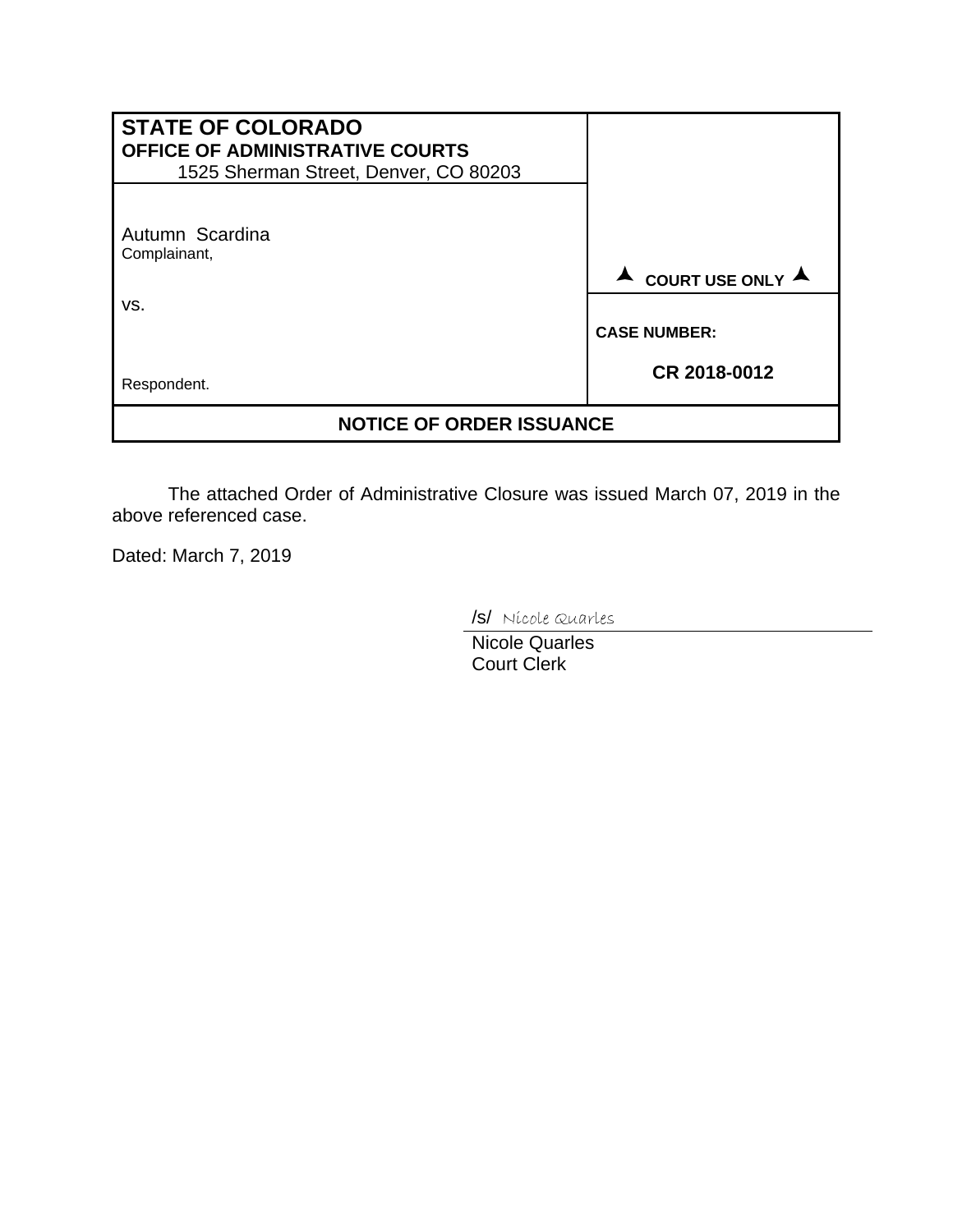| <b>STATE OF COLORADO</b><br><b>OFFICE OF ADMINISTRATIVE COURTS</b><br>1525 Sherman Street, 4th Floor, Denver, Colorado 80203 |                     |
|------------------------------------------------------------------------------------------------------------------------------|---------------------|
| <b>AUTUMN SCARDINA,</b><br>Complainant,                                                                                      | COURT USE ONLY A    |
| VS.                                                                                                                          | <b>CASE NUMBER:</b> |
| MASTERPIECE CAKESHOP INCORPORATED and<br><b>JACK PHILLIPS,</b><br>Respondents.                                               | CR 2018-0012        |
| ORDER OF ADMINISTRATIVE CLOSURE                                                                                              |                     |

This matter comes before Administrative Law Judge Michelle A. Norcross on the Notice of Dismissal and Petition for Administrative Closure, filed by Counsel in Support of the Complaint on March 5, 2019. The petition indicates that the Colorado Civil Rights Commission voted at an emergency meeting on March 5, 2019 to dismiss with prejudice the Formal Complainant filed in this proceeding on October 9, 2019. There is thus no need for any further proceedings before the Office of Administrative Courts.

Accordingly, it is hereby ordered that:

1. This matter is administratively closed before the Office of Administrative Courts.

2. The hearing scheduled in this matter for August 28 to 30, 2019 is vacated.

Dated this 7<sup>th</sup> day of March, 2019.

/s/ MICHELLE A. NORCROSS Supervising Administrative Law Judge